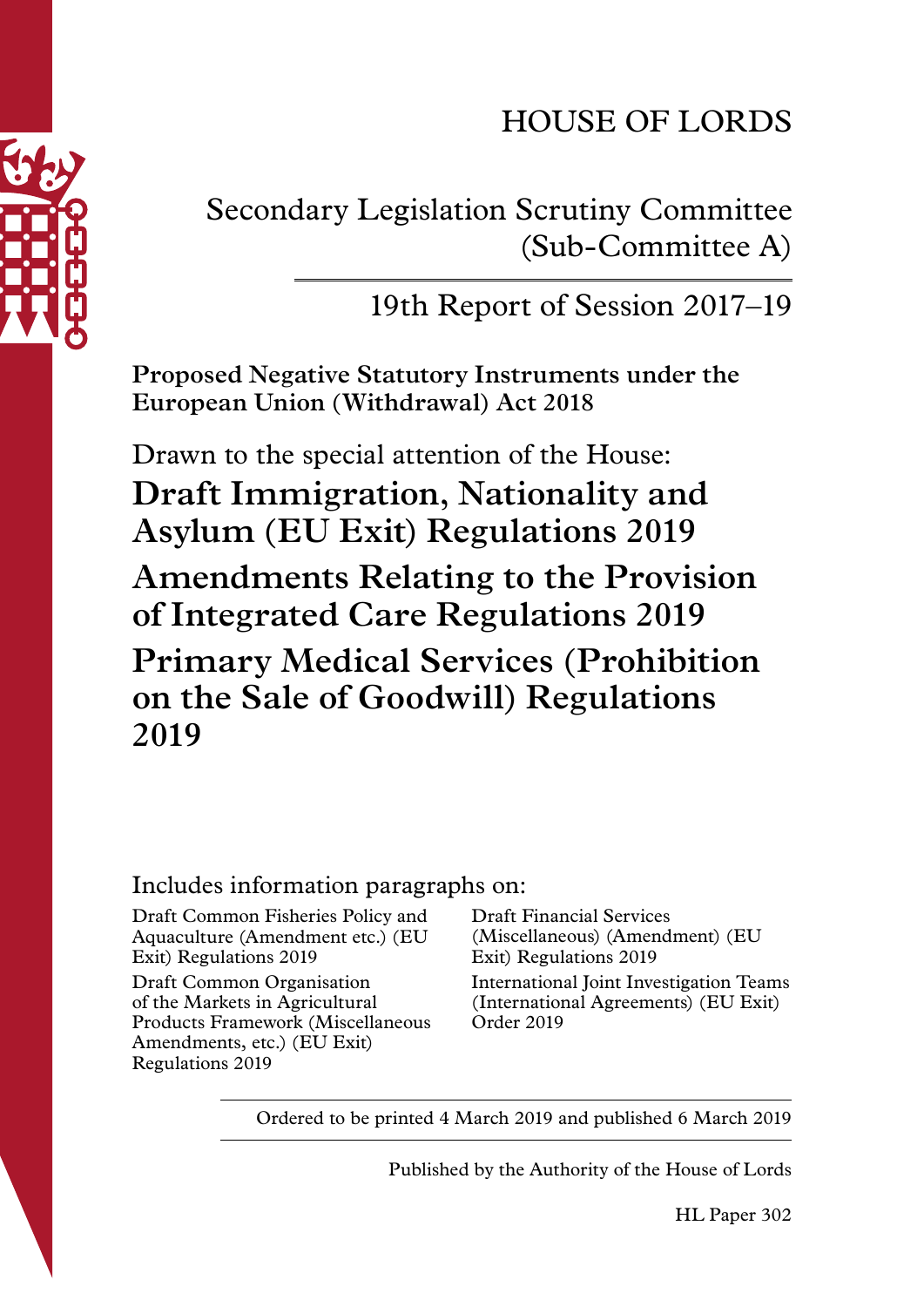#### *Secondary Legislation Scrutiny Committee (Sub-Committee A)*

The Committee's terms of reference, as amended on 11 July 2018, are set out on the website but are, broadly:

To report on draft instruments and memoranda laid before Parliament under sections 8, 9 and 23(1) of the European Withdrawal Act 2018.

And, to scrutinise –

(a) every instrument (whether or not a statutory instrument), or draft of an instrument, which is laid before each House of Parliament and upon which proceedings may be, or might have been, taken in either House of Parliament under an Act of Parliament;

(b) every proposal which is in the form of a draft of such an instrument and is laid before each House of Parliament under an Act of Parliament,

with a view to determining whether or not the special attention of the House should be drawn to it on any of the grounds specified in the terms of reference.

The Committee may also consider such other general matters relating to the effective scrutiny of secondary legislation as the Committee considers appropriate, except matters within the orders of reference of the Joint Committee on Statutory Instruments.

*Members* Lord Faulkner of Worcester Rt Hon. Lord Lilley Lord Wood of Anfield Baroness Finn Lord Sharkey

Lord Haskel Rt Hon. Lord Trefgarne (Chairman) Rt Hon. Lord Chartres Lord Hogan-Howe Rt Hon. Lord Walker of Gestingthorpe

#### *Registered interests*

Information about interests of Committee Members can be found in the last Appendix to this report.

#### *Publications*

The Sub-Committee's Reports are published on the internet at [http://www.parliament.uk/](http://www.parliament.uk/seclegapublications) [seclegapublications](http://www.parliament.uk/seclegapublications)

The National Archives publish statutory instruments with a plain English explanatory memorandum on the internet at<http://www.legislation.gov.uk/uksi>

#### *Committee Staff*

The staff of the Committee are Christine Salmon Percival (Clerk), Helen Gahir (Adviser), Nadine McNally (Adviser), Philipp Mende (Adviser), Jane White (Adviser), Louise Andrews (Committee Assistant), Ben Dunleavy (Committee Assistant) and Paul Bristow (Specialist Adviser).

#### *Information and Contacts*

Any query about the Committee or its work, or opinions on any new item of secondary legislation, should be directed to the Clerk to the Secondary Legislation Scrutiny Committee, Legislation Office, House of Lords, London SW1A 0PW. The telephone number is 020 7219 8821 and the email address is [hlseclegscrutiny@parliament.uk](mailto:hlseclegscrutiny%40parliament.uk?subject=).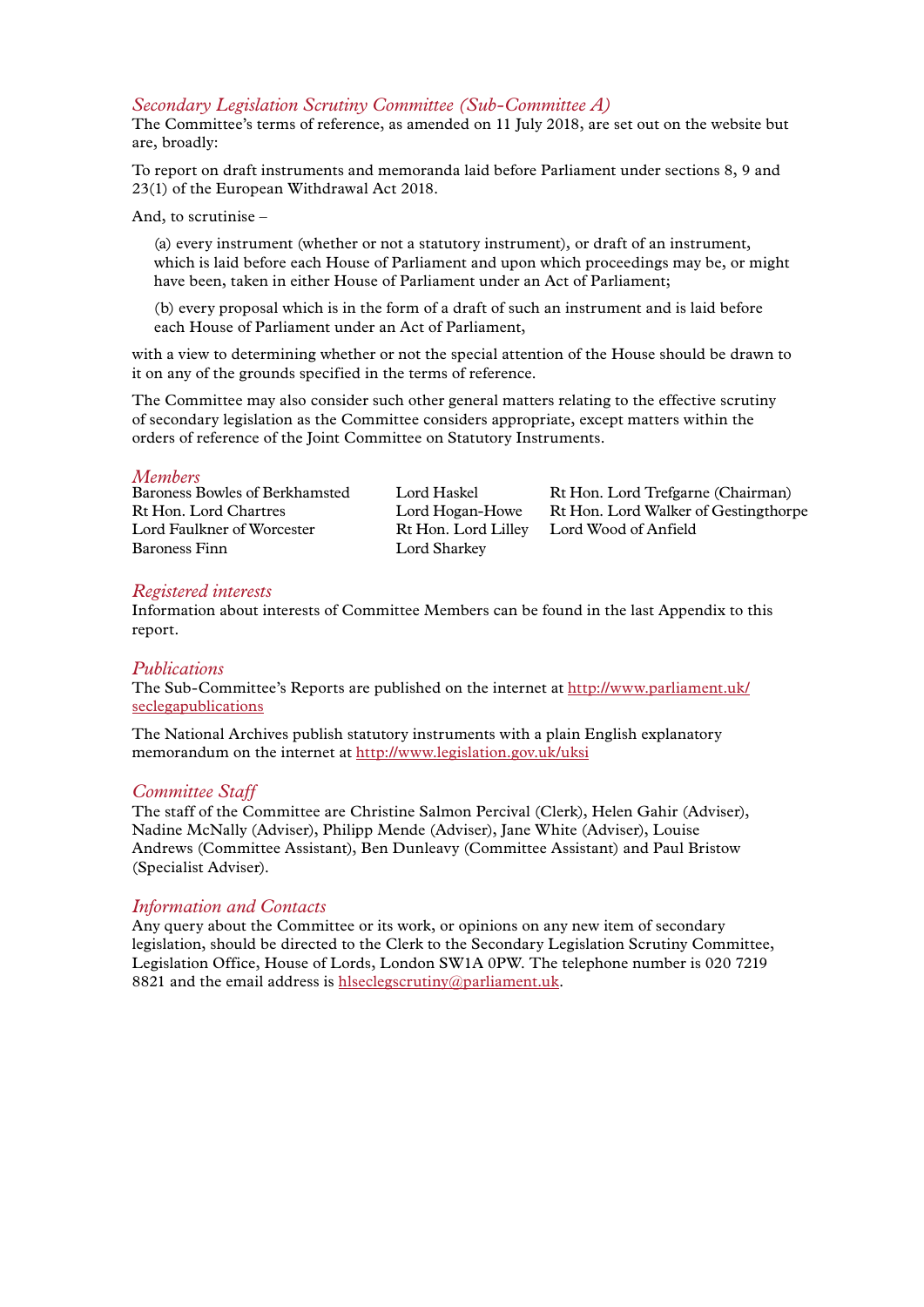# **Nineteenth Report**

### **PROPOSED NEGATIVE STATUTORY INSTRUMENTS ABOUT WHICH NO RECOMMENDATION TO UPGRADE IS MADE**

- Customs (Enforcement of Intellectual Property Rights) (Amendment) (EU Exit) Regulations 2019
- Data Protection, Privacy and Electronic Communications (Amendments etc) (EU Exit) (No. 2) Regulation 2019
- Electronic Communications (Amendment etc.) (EU Exit) Regulations 2019
- Local Audit (England and Wales) (Amendment) (EU Exit) Regulations 2019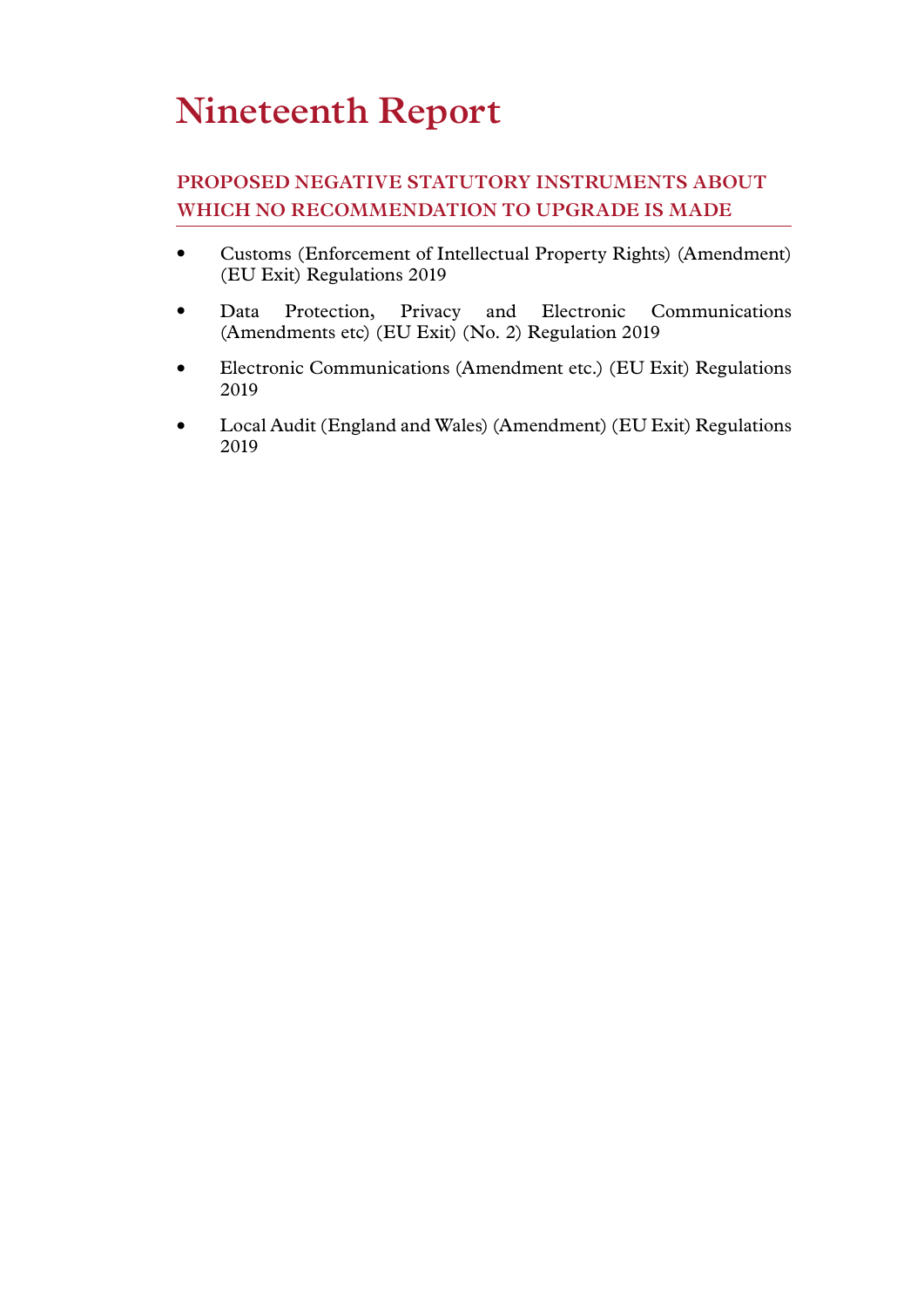#### **INSTRUMENTS DRAWN TO THE SPECIAL ATTENTION OF THE HOUSE**

#### **Draft Immigration, Nationality and Asylum (EU Exit) Regulations 2019**

#### *Date laid: 11 February 2019*

#### *Parliamentary procedure: affirmative*

*The UK's current legislation in relation to immigration, nationality and asylum reflects its membership of the EU. This Home Office instrument mainly makes technical amendments either to revoke provisions that will become redundant or to allow the legislation to operate effectively after Brexit and until Parliament has passed the Immigration and Social Security Co-ordination (EU Withdrawal) Bill, currently before the House. However, the House may be interested to note plans for a UK Biometric Residence Permit and also that the Home Office anticipates that the loss of the provisions of the Dublin Regulation will have minimal impact on how those seeking asylum in the UK are handled.* 

#### **These Regulations are drawn to the special attention of the House on the ground that they give rise to issues of public policy likely to be of interest to the House.**

- 1. The UK's current legislation in relation to immigration, nationality and asylum reflects its membership of the EU and the European Economic Area. This instrument, laid by the Home Office and accompanied by an Explanatory Memorandum (EM), makes modifications to that legislation, necessitated by the United Kingdom's withdrawal from the EU.
- 2. It also provides for the scenario in which free movement continues to operate beyond the UK's exit from the EU, that is, until Parliament has passed the Immigration and Social Security Co-ordination (EU Withdrawal) Bill, currently before the House, and its provisions have been implemented. Many of the elements of the legislation will therefore take effect "on the appointed day".
- 3. The EM divides the provisions of this instrument into seven groups. The majority of these are simply technical amendments either to revoke redundant provisions or to allow the legislation to operate effectively after Brexit without altering its effect. However, the House may be interested in the third and fourth groups.

#### *A new design for documents*

4. The third group of provisions will revoke the retained EU legislation concerning the specifications for certain documents, notably the uniform format for Biometric Residence Permits for third-country nationals (such as the information and security features that they must contain). We asked the Home Office whether, if the UK deviates from the EU standard format, that will cause any difficulty at borders, and how immigration officials abroad will recognise that the individual has the correct (or incorrect) documentation to be allowed to return to the UK.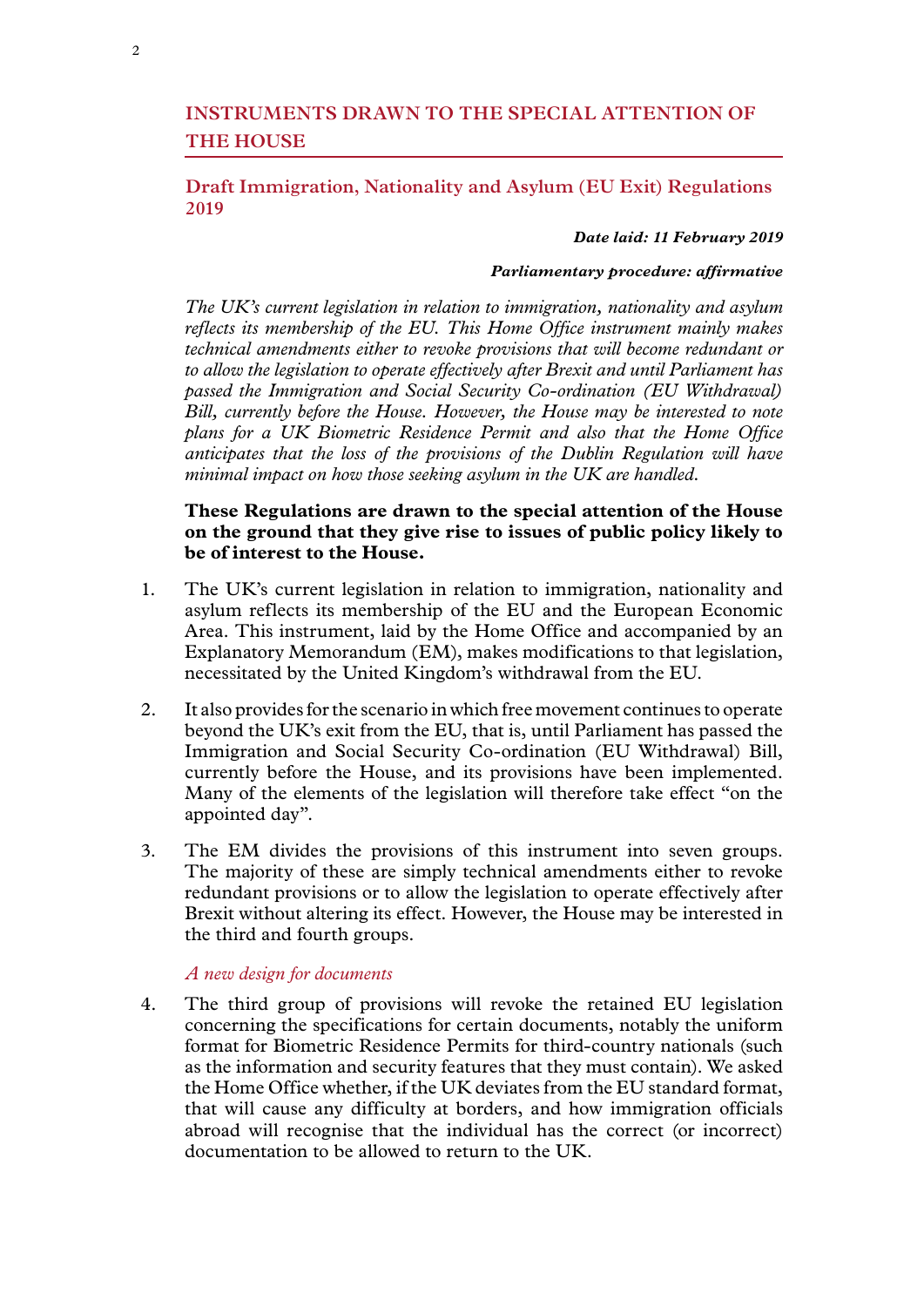#### 5. The Home Office replied that:

"The EU is in the process of switching from the current design of the Biometric Residence Permit (with a bull and stars above the photo) to a very different visual design. Some member states have started to issue the new design and all will do so later in 2019. The UK will not issue the new EU design and has developed a UK specific visual design, for use from a date to be confirmed.

Before the UK switches to that design, foreign border control agencies, airlines, ferry and international companies will be made aware of implementation plans. This will use channels established by the Home Office Carriers Liaison Section, which is the primary method by which the UK communicates to operators and agencies changes to its visa regime. The degree of information shared will vary. Operators will receive basic information on the design, while border control agencies will have access to more detailed forgery detection information."

#### *Dealing with asylum seekers*

- 6. The fourth group of provisions comprise revocations of a number of EU instruments, including the Dublin Regulation, under which asylum seekers are required to make their claim in the first safe country they arrive in. The effect of this will be that the UK will have to deal with all asylum claims made here and will lose the ability to return the person to the 'responsible' Member State under the terms of the Dublin Regulation. The Home Office, however, states that asylum claims may still be deemed inadmissible to the UK if the claimants have already been recognised as a refugee or could have claimed asylum elsewhere.
- 7. The Home Office indicates that these changes will not make a considerable difference to the UK's asylum process. In 2017, 26,350 asylum applications were made in the UK, and during that same period there were 461 transfers of asylum seekers into the UK and 314 transfers to the EU under the Dublin Regulation.
- 8. The Home Office also states that it is seeking a new agreement with the EU on returning illegal migrants, including asylum seekers:

"We are also mindful of the obligation in section 17 of the European Union (Withdrawal) Act 2018 (family unity for those seeking asylum or other protection in Europe). We currently work bilaterally on returns with France where for example the Sandhurst Treaty, and the subsequent Joint Action Plan, features a mutual commitment to return more migrants to France who have used boats to illegally cross the Channel."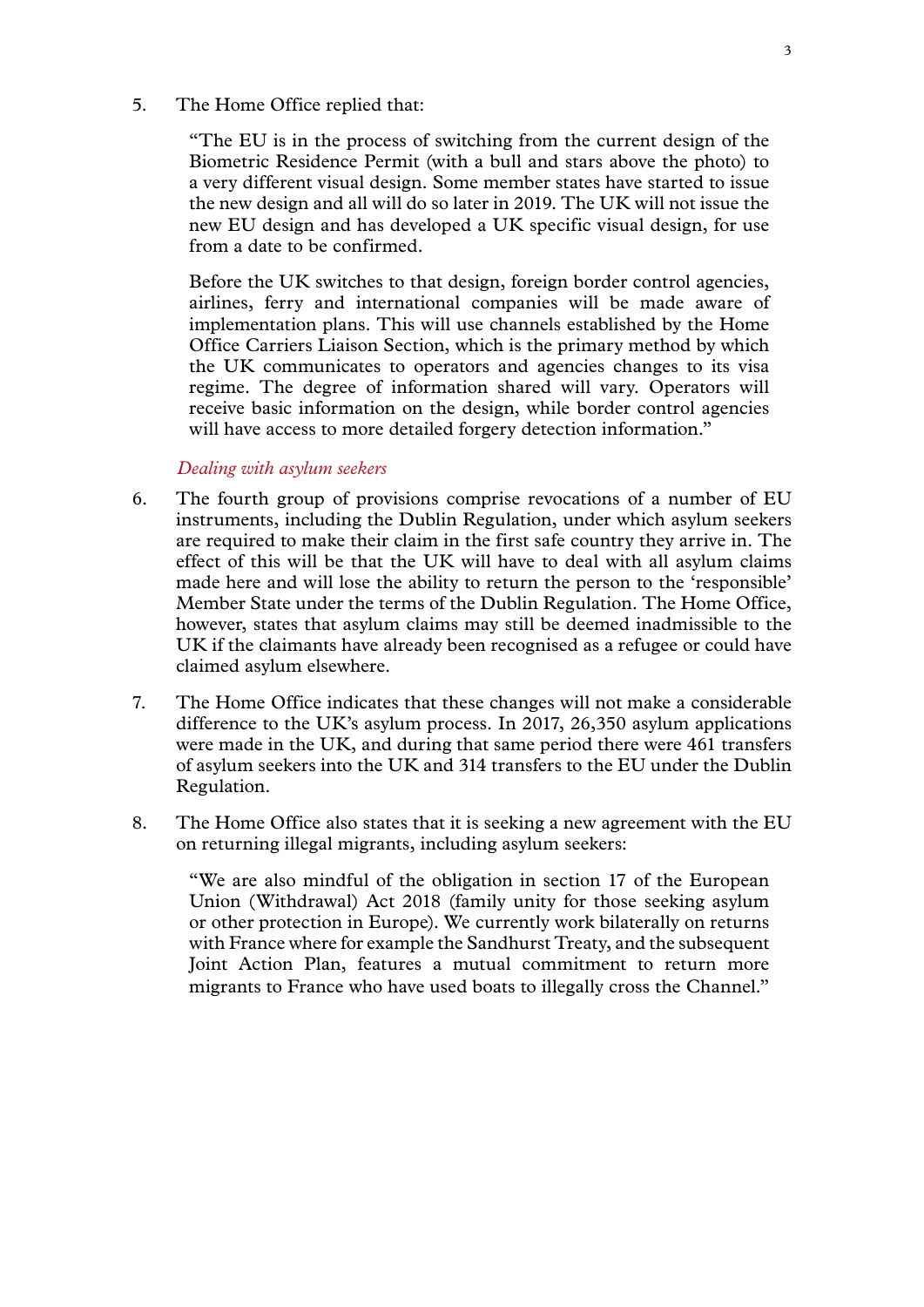**Amendments Relating to the Provision of Integrated Care Regulations 2019 (SI 2019/248)**

*Date laid: 13 February 2019*

#### *Parliamentary procedure: negative*

#### **Primary Medical Services (Prohibition on the Sale of Goodwill) Regulations 2019 ([SI 2019/251](http://www.legislation.gov.uk/uksi/2019/251/contents/made))**

#### *Date laid: 13 February 2019*

#### *Parliamentary procedure: negative*

*The first of these two instruments supports the introduction of new contractual arrangements for the provision of integrated health and care services under an Integrated Care Provider (ICP) contract; the second sets out that the prohibition on the sale of goodwill in a medical practice should apply to those providing primary medical services under the new ICP Contract in the same way as it does for existing primary medical services contracts.*

*ICP contracts are seen by the Government as a potentially important element in the organisational changes needed to deliver greater integration of health and social care services. Responses to consultation on the instruments have shown, however, that there is a "climate of suspicion" around these proposals, which has not so far been dispelled. The House may be interested to see the way in which the Government are taking forward their proposals through these statutory instruments.*

#### **We draw these Regulations to the special attention of the House on the ground that they give rise to issues of public policy likely to be of interest to the House.**

- 9. The Department for Health and Social Care (DHSC) has laid both these instruments, each with a separate Explanatory Memorandum (EM).
- 10. SI 2019/248 is intended to support the introduction of new contractual arrangements for the provision of integrated health and care services under an Integrated Care Provider (ICP) contract - a single contract through which services from general practice, the wider NHS and, in some cases, local authorities can be commissioned from a "lead" provider organisation, responsible for integrating services. In the EM, DHSC says that ICPs are based on the premise that, by bringing providers together into a single organisation, "the historical partitions between primary, community, mental health and social care and acute services can be removed ... a single provider is intended to have the flexibility to utilise its resources to maximise the health of the population".
- 11. In the EM to SI 2019/251, DHSC says that existing Regulations<sup>1</sup> prevent the sale of goodwill in a medical practice; when such a practice is sold, it must be at a price which represents the fair market value of its tangible assets (including premises). A premium cannot be placed on the purchase price of the business because of the goodwill that has been built up in it over the years. In revoking and replacing the earlier Regulations, this instrument provides that the prohibition on the sale of goodwill should apply to those

<sup>1</sup> Primary Medical Services (Sale of Goodwill and Restrictions on Sub-contracting) Regulations 2004 [\(SI 2004/906](http://www.legislation.gov.uk/uksi/2004/906/contents/made)).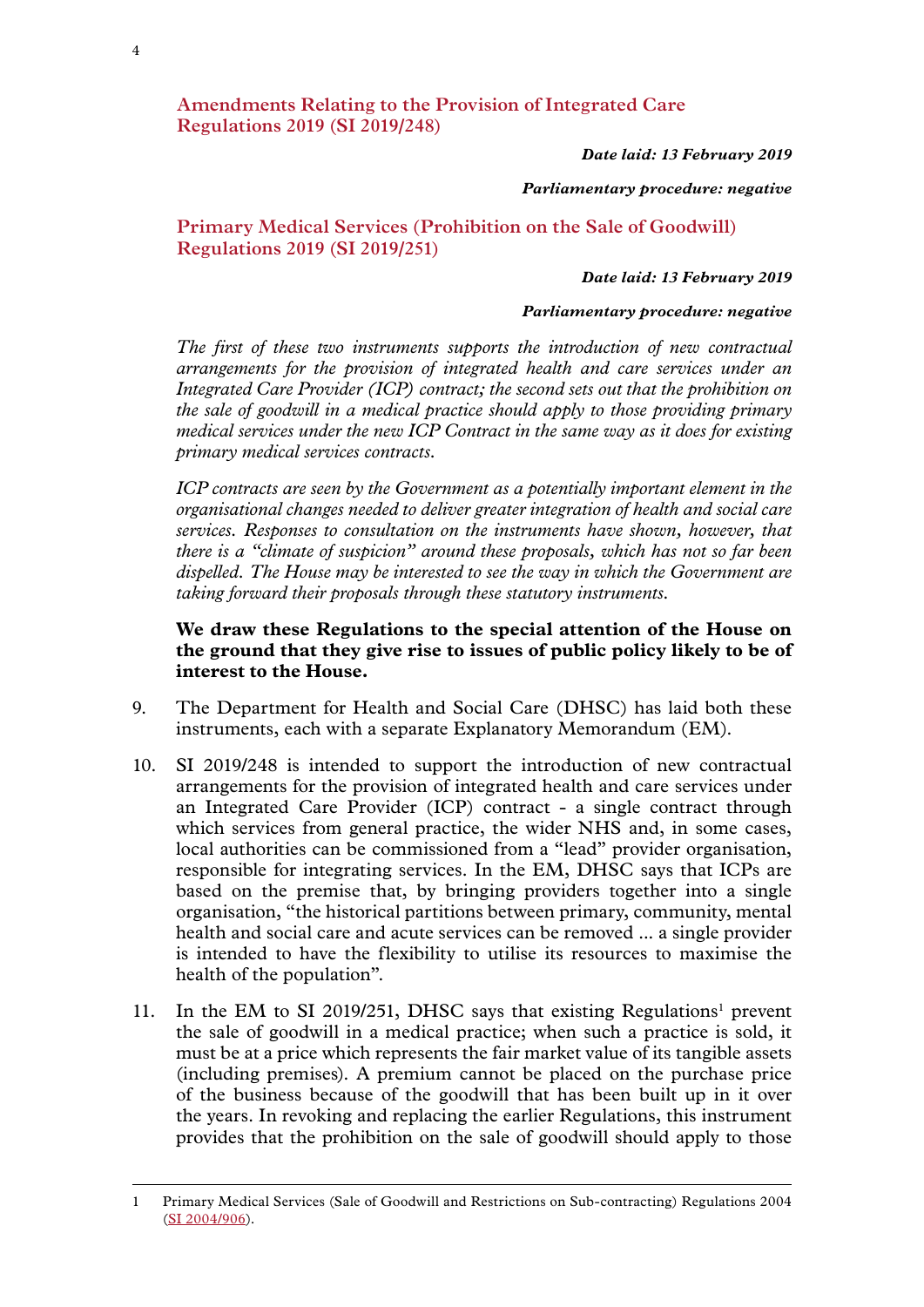providing primary medical services under the new ICP contract in the same way as it does for existing primary medical services contracts.

*Consultation*

- 12. In the EMs, DHSC acknowledges public concern over the development of ICPs, in particular that the new contractual arrangements have been seen as potentially representing "a means of privatising NHS services". DHSC refers to a public consultation on the proposed changes to regulations to support the ICP contract which it conducted between 11 September and 3 November 2017. The Department received over 45,000 responses, which highlighted three main concerns: lack of Parliamentary scrutiny; inadequate public consultation; and opposition to privatisation of the NHS. DHSC comments that its analysis found that 44,621 responses could be attributed to a campaign by the political activist group  $38$  Degrees;<sup>2</sup> but also that  $811$ responses did not follow a campaign template, and expressed opposition to privatisation, gave examples from their personal experience and voiced general concerns over the future of the NHS. DHSC also says in the EM that it received nine responses which directly addressed the specific amendments to regulations and answered the consultation questions, including a response from the British Medical Association; and that these led to a number of postconsultation revisions to the regulations.
- 13. DHSC published the Government response to the consultation in April 2018.3 In acknowledging the many representations from the public, that document stated that "[i]t is misleading to suggest that [ICPs] are a step towards privatising the health system. The objective of the new care models programme is to deliver joined up, patient-centred care. [ICPs] will always offer free healthcare at the point of use."

#### *Report by Commons Select Committee*

14. In the EM, DHSC notes that the House of Commons Health and Social Care Committee's report on integrated care (published in June  $2018)^4$ ) found that the prospect of a private provider holding an ICP contract was unlikely. The Department is correct in this reference. However, it does not mention another finding in that Committee's report, that understanding of the changes being promoted by the Government to achieve more integrated healthcare had been "hampered by poor communication and a confusing acronym spaghetti of changing titles and terminology, poorly understood even by those working within the system". The Committee commented that this had "fuelled a climate of suspicion about the underlying purpose of the proposals and missed opportunities to build goodwill ..." Responses to the autumn 2017 consultation process may be seen as evidence of this.

<sup>2</sup> See, for example, 38 Degrees, *No Americanisation of our NHS. Stop the ACOs. Full public scrutiny now*: [https://you.38degrees.org.uk/petitions/no-americanisation-of-our-nhs-stop-the-acos-full-public](https://you.38degrees.org.uk/petitions/no-americanisation-of-our-nhs-stop-the-acos-full-public-scrutiny-now)[scrutiny-now](https://you.38degrees.org.uk/petitions/no-americanisation-of-our-nhs-stop-the-acos-full-public-scrutiny-now) [accessed 5 March 2019].

<sup>3</sup> Department for Health and Social Care, *Accountable care models contract: proposed changes to regulations* (11 September 2017): [https://www.gov.uk/government/consultations/accountable-care-models](https://www.gov.uk/government/consultations/accountable-care-models-contract-proposed-changes-to-regulations)[contract-proposed-changes-to-regulations](https://www.gov.uk/government/consultations/accountable-care-models-contract-proposed-changes-to-regulations) [accessed 5 March 2019].

<sup>4</sup> Health and Social Care Committee, *[Report: Integrated care: organisations, partnerships and systems](https://www.parliament.uk/business/committees/committees-a-z/commons-select/health-committee/inquiries/parliament-2017/inquiry4/)* (Seventh report, Session 2019-19, HC 650).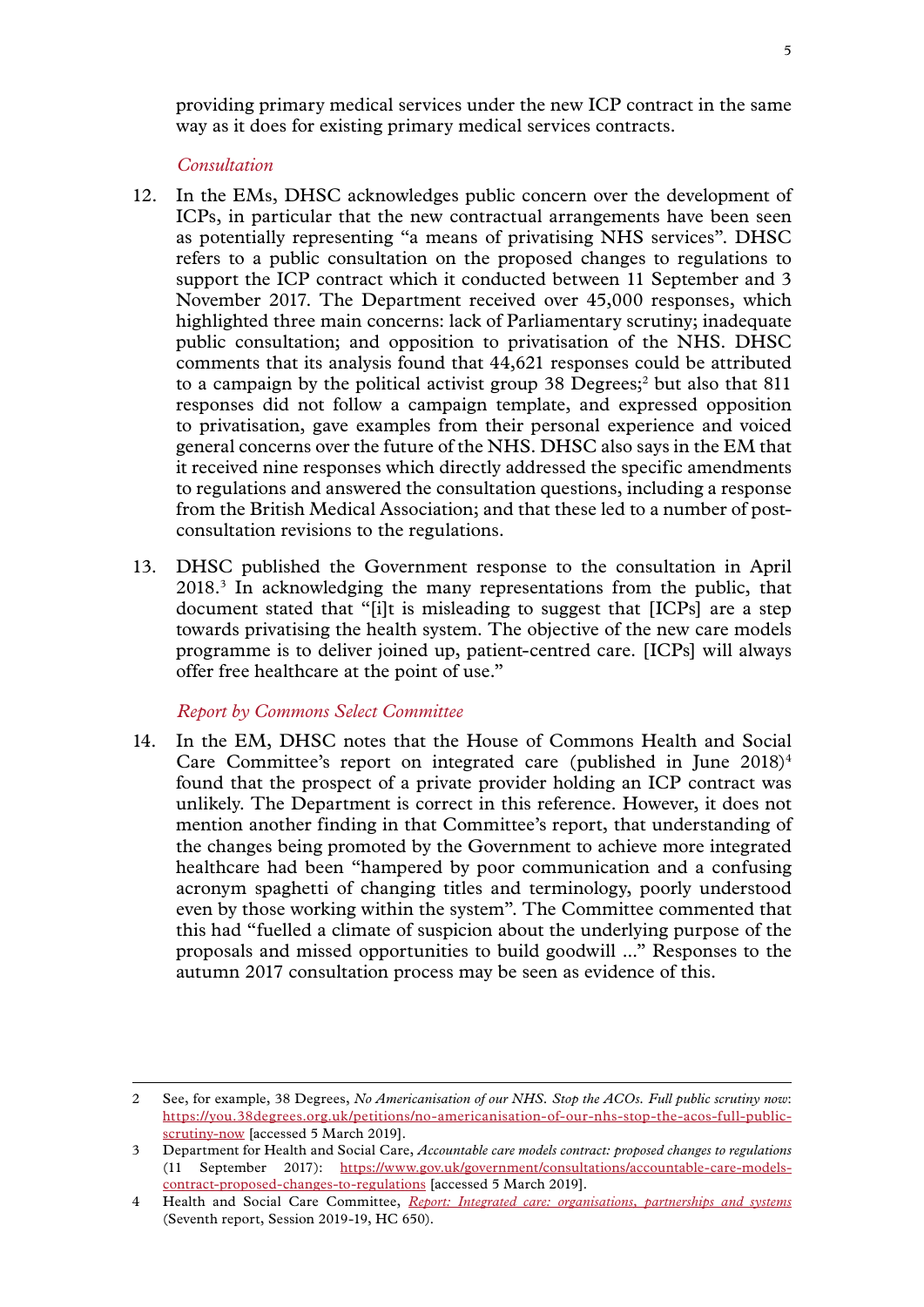#### *Legal challenges*

15. In the EM, DHSC says that there have been two legal challenges to this policy which, it states, have been unsuccessful. The first judicial review, against the Department and NHS England (NHSE), argued that the contract constituted unlawful delegation by Clinical Commissioning Groups; the second, brought against NHSE, challenged the use of a whole population budget.5 In the case of the second of these judicial reviews, the Department told us that the Appellant is seeking permission to appeal from the Supreme Court, but that Court has not yet reached a decision about whether it will allow an appeal.

#### *Conclusion*

16. The Government and the NHS are seeking greater integration of health and social care services in order to meet the demands of a population where life expectancy has greatly increased and may continue to do so. Integrated Care Provider contracts, which these instruments support, are seen as a potentially important element in the organisational changes needed to deliver such integration. Responses to consultation on the instruments have shown that there is a "climate of suspicion" around these proposals, which has not so far been dispelled. The House may be interested to see the way in which the Government are taking forward their proposals through these statutory instruments.

<sup>5</sup> R (oao Hutchinson & others) v SSHSC and NHS England [2018] EWHC 1698 (Admin); (R (oao Jennifer Shepherd) v NHS England [2018] EWHC 1067 (Admin).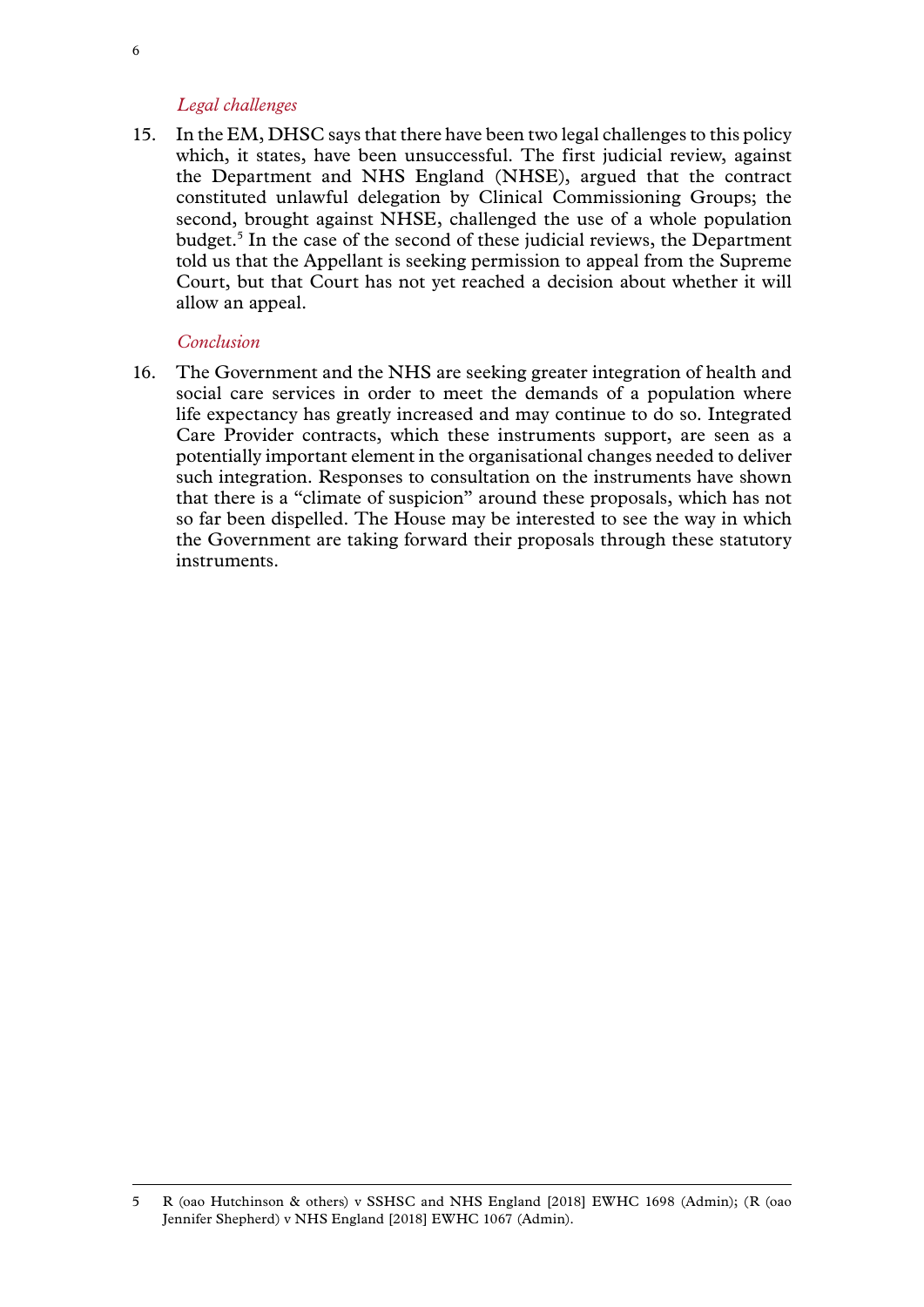#### **INSTRUMENTS OF INTEREST**

**Draft Common Fisheries Policy and Aquaculture (Amendment etc.) (EU Exit) Regulations 2019**

- 17. The Common Fisheries Policy (CFP) establishes a common approach to the sustainable management of fisheries across the EU and its waters. The Department for the Environment, Food and Rural Affairs (Defra) says that the purpose of the instrument is to transfer legislative functions that are currently exercised by the European Commission to the appropriate fisheries administrations in the UK after EU exit. These functions are powers to introduce or amend detailed technical rules relating to 15 specific CFP regulations and one regulation on aquaculture, and include, for example, the power to amend a list of vessels that are engaged in illegal, unreported and unregulated fishing.
- 18. The instrument also proposes amendments to enable the UK to apply to become a contracting party to three Regional Fisheries Management Organisations (RFMOs). RFMOs are international agreements on common management of shared resources in specific seas or maritime areas. Defra explains that this instrument relates to three RFMOs where the EU is a contracting party and in which the UK currently participates through its membership of the EU.<sup>6</sup> At present, CFP regulations that directly apply in UK domestic law ensure that the UK complies with the requirements of the RFMOs. According to Defra, this instrument seeks to continue the effect of the current arrangements, so that after EU exit, the UK will be able to demonstrate compliance with the RFMOs, enabling it to apply to be a contracting party in its own right. The Department states in the Explanatory Memorandum (EM) that this approach should "ensure that there is as little gap in membership as possible". We asked Defra for further information on the application process and the potential impact of a gap in membership on the UK fisheries industry. The Department told us that there could be gap in membership of the North-East Atlantic Fisheries Commission (NEAFC) for a "short period" and that while the "UK fleet could theoretically lose access to the fishing opportunities", NEAFC members "would also lose access to fishing opportunities" in UK waters. We are publishing the additional information provided by Defra at Appendix 1 and note that it would have been helpful for the Department to give a fuller picture of the application process and possible delays in the EM. We also received a submission from Green Alliance on behalf of Greener UK and Wildlife and Countryside Link which raises concerns about the instrument, including in relation to a potential weakening of oversight and controls. We are publishing this submission, and Defra's response addressing these concerns, on our website.<sup>7</sup>

<sup>6</sup> The three Regional Fisheries Management Organisations are the Northwest Atlantic Fisheries Organisation, the North-East Atlantic Fisheries Commission and the International Commission for the Conservation of Atlantic Tunas.

<sup>7</sup> Secondary Legislation Scrutiny Committee (Sub-Committee A) Publications page: [https://www.](https://www.parliament.uk/business/committees/committees-a-z/lords-select/secondary-legislation-scrutiny-committee-sub-committee-a/publications/) [parliament.uk/business/committees/committees-a-z/lords-select/secondary-legislation-scrutiny](https://www.parliament.uk/business/committees/committees-a-z/lords-select/secondary-legislation-scrutiny-committee-sub-committee-a/publications/)[committee-sub-committee-a/publications/](https://www.parliament.uk/business/committees/committees-a-z/lords-select/secondary-legislation-scrutiny-committee-sub-committee-a/publications/)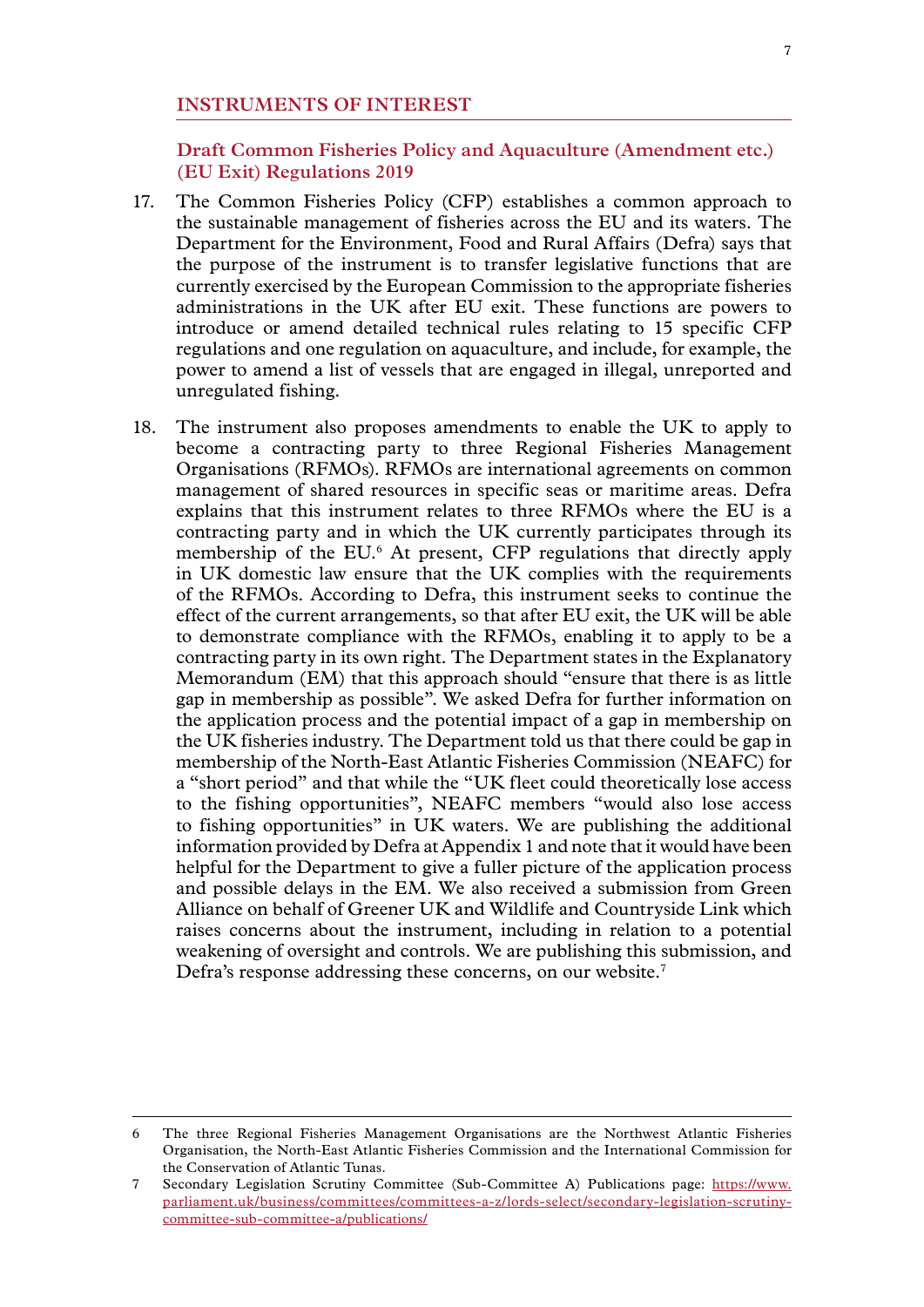**Draft Common Organisation of the Markets in Agricultural Products Framework (Miscellaneous Amendments, etc.) (EU Exit) Regulations 2019**

19. This instrument, laid by the Department for Environment, Food and Rural Affairs (Defra), is linked to and shares an Explanatory Memorandum with three other instruments.<sup>8</sup> Together these four instruments propose amendments to legislation on the Common Market Organisation (CMO), so that market support measures can continue to operate effectively in the UK after EU exit. Defra explains that the CMO provides a framework for the EU's market support schemes in the agricultural sector, and that it was set up to stabilise markets, ensure a fair standard of living for agricultural producers, and increase agricultural productivity. The CMO enables the EU to manage market volatility, encourage collaboration between and competitiveness of agricultural producers and facilitate trade. One specific aspect of this instrument is that it deals with promotional measures for agricultural products that are managed by the European Commission ("the Commission") and highlight the quality, nutritional value and safety of certain agricultural products. Such measures include, for example, threeyear programmes to promote fruit and vegetables, meat or dairy products. This instrument makes amendments to allow existing "simple" programmes that only involve the UK to continue after exit. "Multi-programmes", that involve more than one Member State, will no longer operate in the UK if there is a 'no deal' exit. Further information provided by the Department suggests that the UK is currently a key recipient of financial support provided by the Commission for certain multi-programmes. For example, the UK has been allocated  $\epsilon$ 4.7 million of a  $\epsilon$ 10 million budget of a programme to promote lamb, and  $\epsilon$ 7.3 million of a  $\epsilon$ 10.4 million budget for promoting organic products. Defra has confirmed that there is no funding from the Government for the continuation of these multi-programmes after exit until their completion in 2020, and that stakeholders have been informed. We are publishing the additional information at Appendix 2.

#### **Draft Financial Services (Miscellaneous) (Amendment) (EU Exit) Regulations 2019**

20. HM Treasury (HMT) first laid this instrument as a proposed negative. As HMT acknowledges in section 3 of the Explanatory Memorandum (EM), both the European Statutory Instruments Committee of the House of Commons<sup>9</sup> and this Sub-Committee<sup>10</sup> recommended that the instrument should be "upgraded" to the affirmative procedure, a recommendation which HMT has accepted. In making our recommendation we noted that the legislation proposed to be amended by the instrument includes: four Acts of Parliament; seven "pre-EU Exit" statutory instruments; 12 "EU Exit" statutory instruments that have been considered by the House during the last six months; and several items of retained EU legislation. While the detailed explanations of the changes given in section 7 of the EM are replete with references to "minor and technical amendments", we consider that the number and significance of the Acts and instruments being amended, and

<sup>8</sup> The three other instruments are the draft [Market Measures \(Miscellaneous Provisions\) \(Amendment\)](http://www.legislation.gov.uk/ukdsi/2019/9780111181126/contents) [\(EU Exit\) Regulations 2019,](http://www.legislation.gov.uk/ukdsi/2019/9780111181126/contents) the draft [Market Measures Payment Schemes \(Amendment\) \(EU Exit\)](http://www.legislation.gov.uk/ukdsi/2019/9780111181119/contents) [Regulations 2019](http://www.legislation.gov.uk/ukdsi/2019/9780111181119/contents) and the draft [Market Measures \(Marketing Standards\) \(Amendment\) \(EU Exit\)](http://www.legislation.gov.uk/ukdsi/2019/9780111181102/contents) [Regulations 2019.](http://www.legislation.gov.uk/ukdsi/2019/9780111181102/contents)

<sup>9</sup> European Statutory Instruments Committee, *[Eighteenth Report of Session 2017-19](https://publications.parliament.uk/pa/cm201719/cmselect/cmesic/1933/1933.pdf)* (HC 1933).

<sup>10</sup> [17th Report,](https://publications.parliament.uk/pa/ld201719/ldselect/ldseclega/292/292.pdf) Session 2017-19 (HL Paper 292).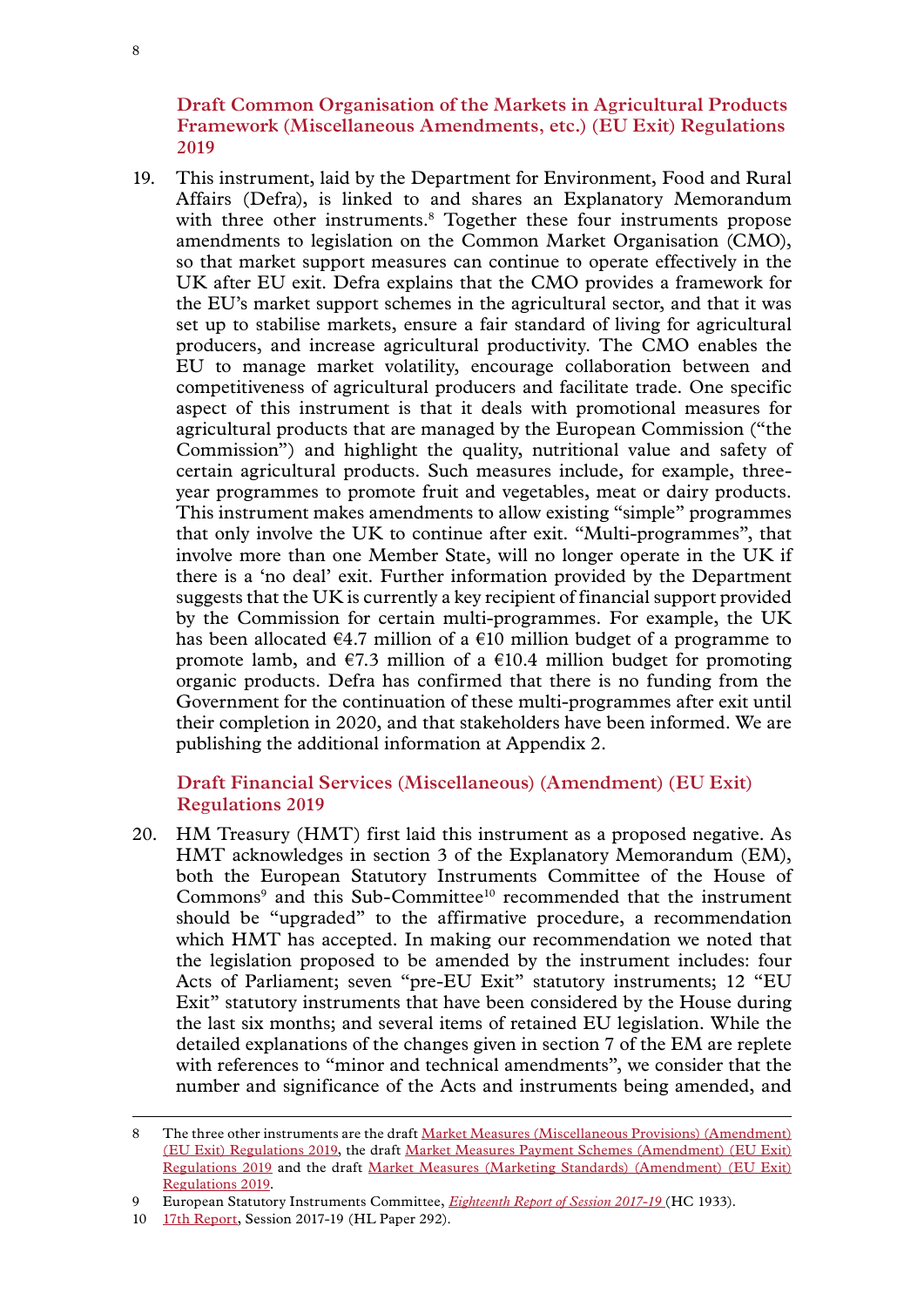of the policy area (financial services regulation) concerned, justify the choice of the affirmative procedure to provide the House with the opportunity to debate the instrument. To repeat what we have previously expressed in commenting on another instrument, $11$  we hope that HMT has not underestimated the challenge which is posed to financial services firms in taking on board so many amendments to the core legislation for the sector. The House may wish to seek assurances that the Government are assisting financial services firms in understanding the volume of legislation.

**International Joint Investigation Teams (International Agreements) (EU Exit) Order 2019 (SI 2019/274)**

21. This instrument is intended to fix a gap that will arise in the case of a 'no-deal' Brexit, so that the UK will be able to continue to operate Joint Investigation Teams (JITs) into serous organised crime with EU Member States. By amending the legal base to be used, the UK will be able to continue to participate in such investigations, particularly with Italy, Greece, Luxembourg and Slovakia, which four countries have not fully ratified one of the necessary Conventions. The Explanatory Memorandum states that without this provision four ongoing investigations would lapse and no more could be initiated with those countries. This is exactly the sort of contextual information that the Committee was seeking when it criticised the Home Office's inadequate explanation of the draft Law Enforcement and Security (Amendment) (EU Exit) Regulations 2019.12 Part 17 of that instrument revoked certain provisions relating to JITs without explaining either the consequences or the Home Office's wider intentions. The House may wish to note the connection between the two items of legislation and ask the Home Office why it declined to present a coherent picture of its policy.

<sup>11</sup> The draft Financial Services and Markets Act 2000 (Amendment) (EU Exit) Regulations 2019 in our [16th Report](https://publications.parliament.uk/pa/ld201719/ldselect/ldseclega/285/285.pdf), Session 2017-19 (HL Paper 285).

<sup>12</sup> [17th Report,](https://publications.parliament.uk/pa/ld201719/ldselect/ldseclega/292/292.pdf) Session 2017-19 (HL Paper 292).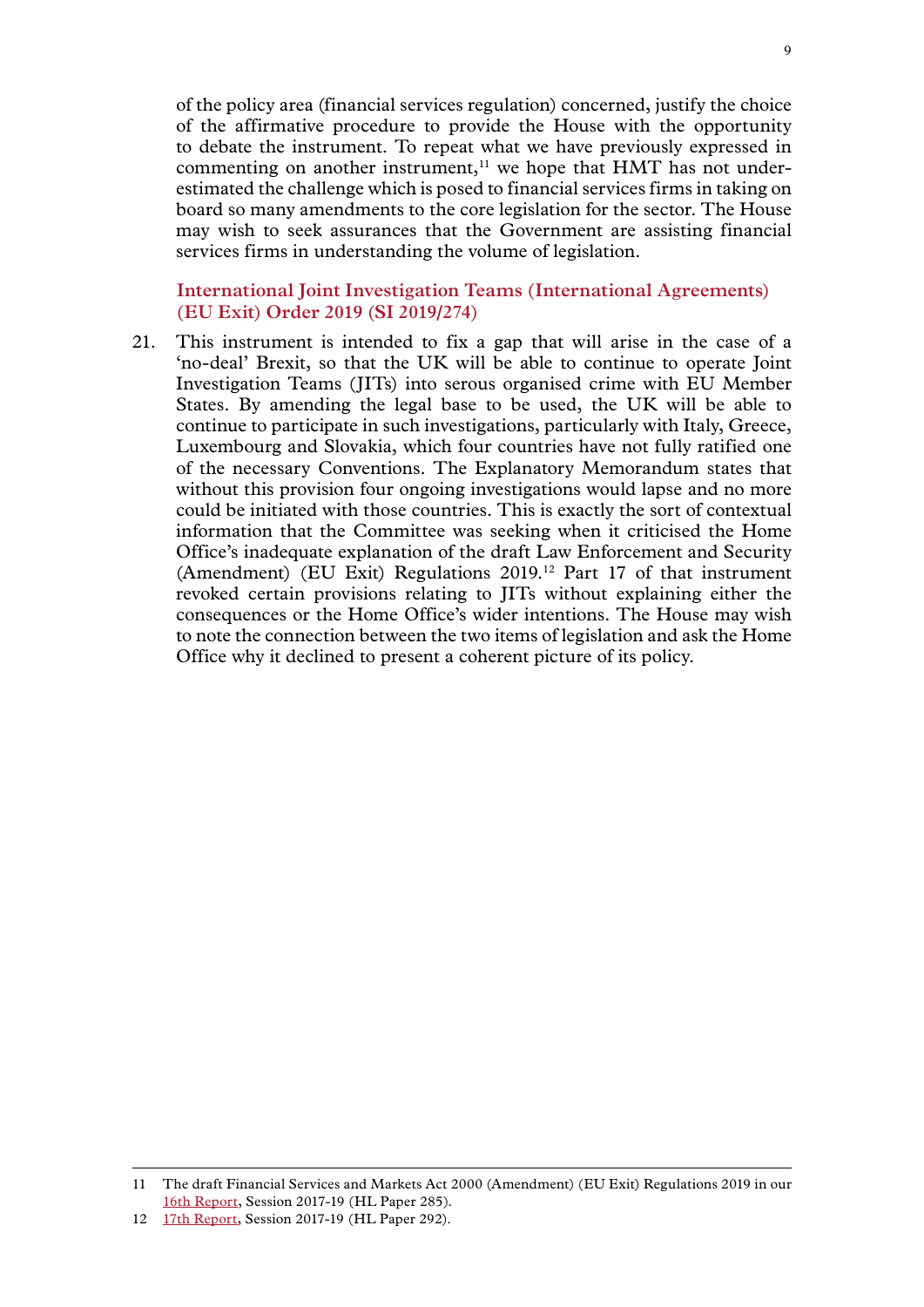#### **INSTRUMENTS NOT DRAWN TO THE SPECIAL ATTENTION OF THE HOUSE**

#### **Draft instruments subject to affirmative approval**

Common Fisheries Policy and Aquaculture (Amendment etc.) (EU Exit) Regulations 2019

Common Organisation of the Markets in Agricultural Products Framework (Miscellaneous Amendments, etc.) (EU Exit) Regulations 2019

Financial Services (Miscellaneous) (Amendment) (EU Exit) Regulations 2019

Market Measures (Marketing Standards) (Amendment) (EU Exit) Regulations 2019

Market Measures (Miscellaneous Provisions) (Amendment) (EU Exit) Regulations 2019

Market Measures Payment Schemes (Amendment) (EU Exit) Regulations 2019

Waste (Miscellaneous Amendments) (EU Exit) Regulations 2019

#### **Instruments subject to annulment**

| SI 2019/272 | Official Controls (Animals, Feed and Food) (Amendment)<br>(Northern Ireland) (EU Exit) Regulations 2019                     |
|-------------|-----------------------------------------------------------------------------------------------------------------------------|
| SI 2019/274 | International Joint Investigation Teams (International<br>Agreements) (EU Exit) Order 2019                                  |
| SI 2019/279 | Environmental Impact Assessment (Amendment) (Northern<br>Ireland) (EU Exit) (No. 2) Regulations 2019                        |
| SI 2019/281 | Fluorinated Greenhouse Gases and Ozone-Depleting<br>Substances (Amendment) (Northern Ireland) (EU Exit)<br>Regulations 2019 |
| SI 2019/282 | Waste (Miscellaneous Amendments) (Northern Ireland) (EU<br>Exit) Regulations 2019                                           |
| SI 2019/324 | Employment Rights (Increase of Limits) Order 2019                                                                           |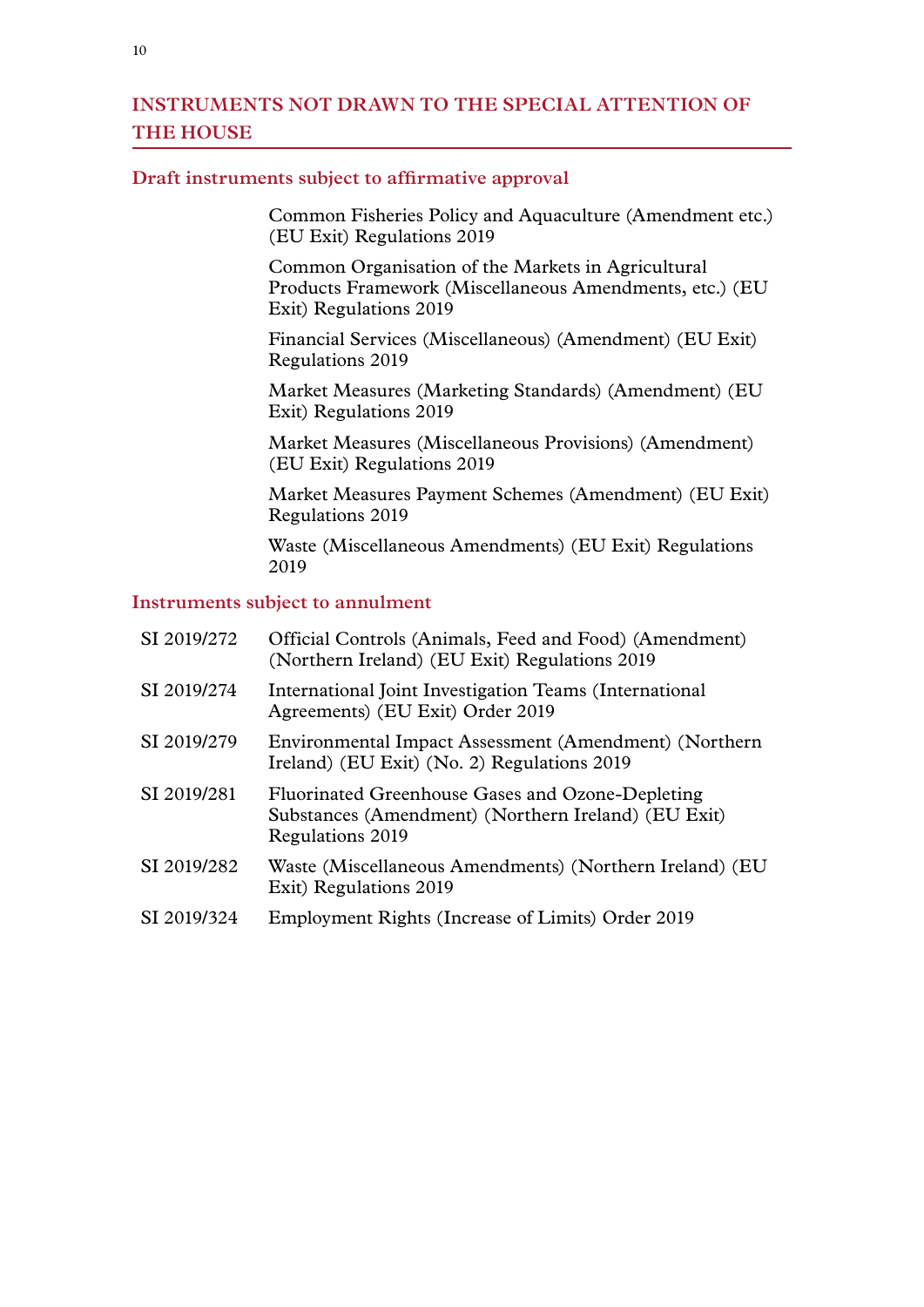#### **Appendix 1: DRAFT COMMON FISHERIES POLICY AND AQUACULTURE (AMENDMENT ETC.) (EU EXIT) REGULATIONS 2019**

#### **Additional information from the Department for the Environment, Food and Rural Affairs**

*Q1: Paragraph 7.6 of the Explanatory Memorandum refers to the UK seeking membership of the Regional Fisheries Management Organisations (RFMOs). How long does the Department for the Environment, Food and Rural Affairs expect it will take for the UK to become a member? What happens in the interim after EU exit - will there be any impact of not being a member temporarily? For example, will there be a practical impact on the UK fisheries industry?*

A1: The UK is seeking to join five priority RFMOs in the first instance: North East Atlantic Fisheries Commission (NEAFC), North Atlantic Salmon Conservation Organisation (NASCO), North West Atlantic Fisheries Organisation (NAFO), the International Commission for the Conservation of Atlantic Tunas (ICCAT), and the Indian Ocean Tuna Commission (IOTC). The process and timings for becoming a member differs across these five RFMOs. It is Defra's intention to join all five RFMO's on Exit.

Before the UK can ratify these international agreements, they must be laid before Parliament for 21 sitting days under the Constitutional Reform and Governance (CRaG) Act 2010. The agreements for NAFO, ICCAT and IOTC will be laid in Parliament in time to allow the UK to become a member immediately after EU Exit, in the absence of a Withdrawal Agreement.

The UK's application to NASCO requires the approval of three-quarters of the Contracting Parties. The application will be submitted in a timely manner, with the intention that the UK is a member by 29 March 2019, in preparation for EU Exit.

The UK's application to NEAFC also requires the approval of four of the five current Contracting Parties and may take up to 90 days. The application to NEAFC was made on January 8th 2019 and the CRaG process has begun. In the event of any gap in NEAFC membership, which should only be for a short period, then the UK fleet could theoretically lose access to the fishing opportunities it regulates. NEAFC members would also lose access to fishing opportunities and these waters. Members such as the Faroes and Norway are highly dependent on access to UK waters. The UK might not be represented in its discussions around fish stocks and conservation matters, however, in practice these meetings occur late in the year and so it would be unlikely that the UK would not have completed an application at this stage. In this event the UK Government would work with industry, in particular affected fleets, to mitigate any impact. We will consider all possible options to ensure continuity for businesses, including activity that industry can take whilst still covered by the existing agreement.

*Q2: In relation to NEAFC, approval may take up to 90 days and the application was made on 8 January. Why wasn't the application made earlier, given that the 90-day period could take the approval past the day of EU exit?* 

A2: The application to NEAFC was made well in advance of the UK's withdrawal from the EU. We are in regular contact with other contracting parties to ensure that the application is dealt with ahead of the UK's withdrawal.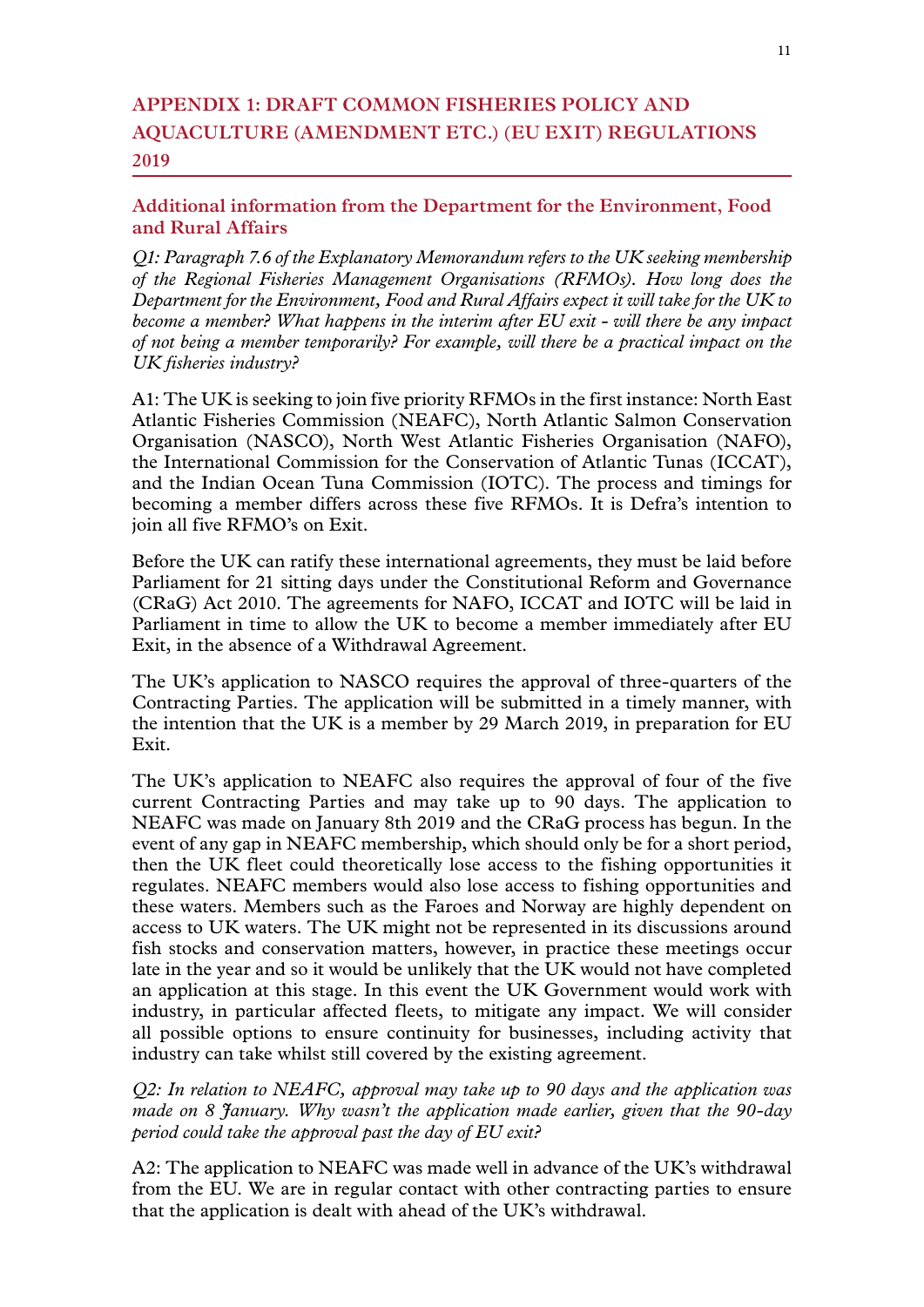This statutory instrument amends EU retained law to ensure that the UK is compliant with existing RFMO requirements, in preparation for the UK becoming a contracting party. The instrument is not itself concerned with the application process to become a contracting party.

#### **21 February 2019**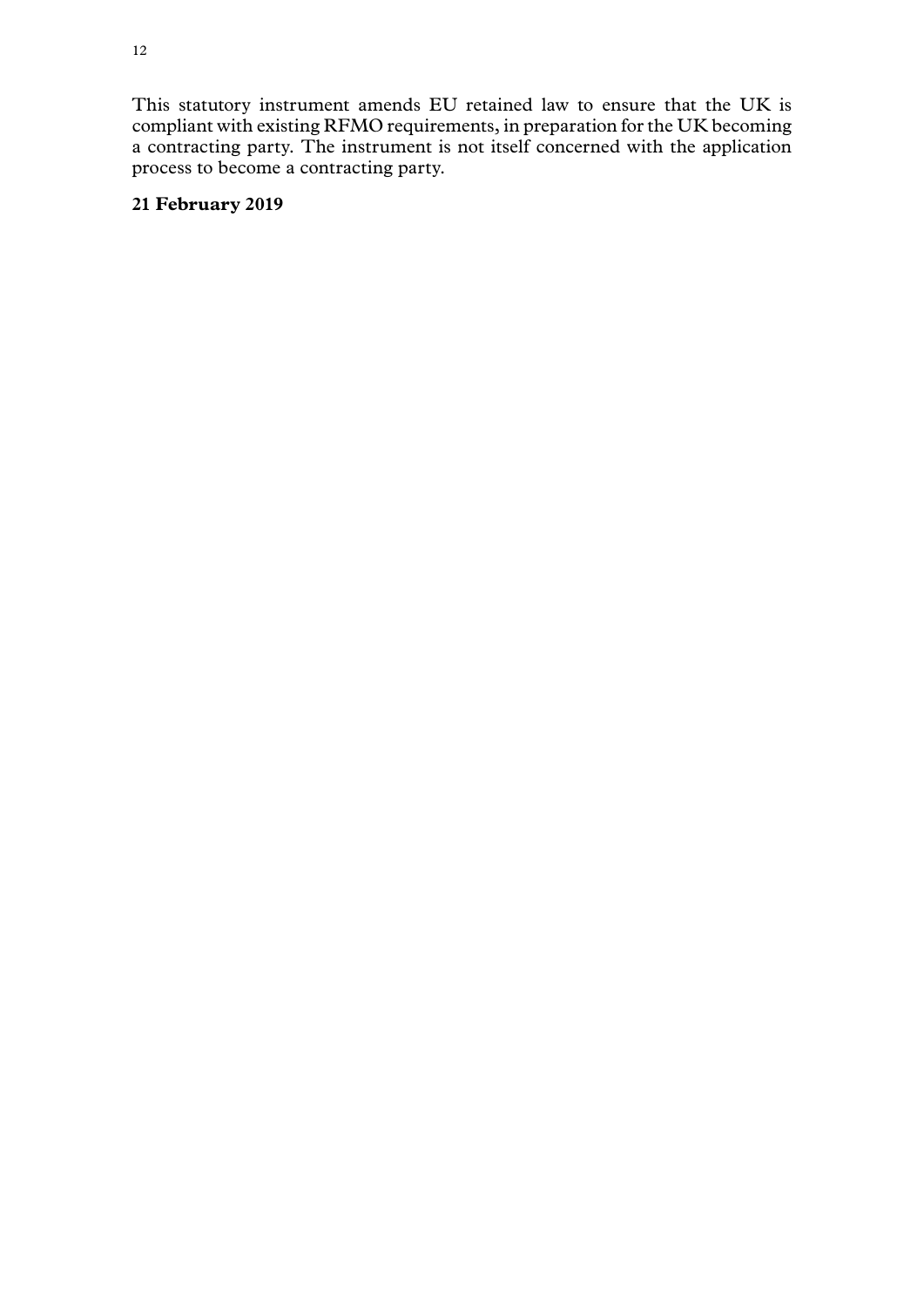### **Appendix 2: DRAFT COMMON ORGANISATION OF THE MARKETS IN AGRICULTURAL PRODUCTS FRAMEWORK (MISCELLANEOUS AMENDMENTS, ETC.) (EU EXIT) REGULATIONS 2019**

#### **Additional information from the Department for the Environment, Food and Rural Affairs**

*Q1: P. 10 of Annex B of the shared Explanatory Memorandum (EM) refers to decisions currently taken by the European Commission on proposals for funding on simple programmes. To whom will these decision-making powers be transferred after EU Exit? The Secretary of State or is this a devolved matter?* 

A1: This matter is fully devolved. For England, powers are being transferred to the Secretary of State.

*Q2: There is a reference to multi-programmes that benefit producers in more than one Member State. Could you provide an example please of such a multi programme where the UK is currently a participant?* 

A2: Below is a summary table of the programmes currently running: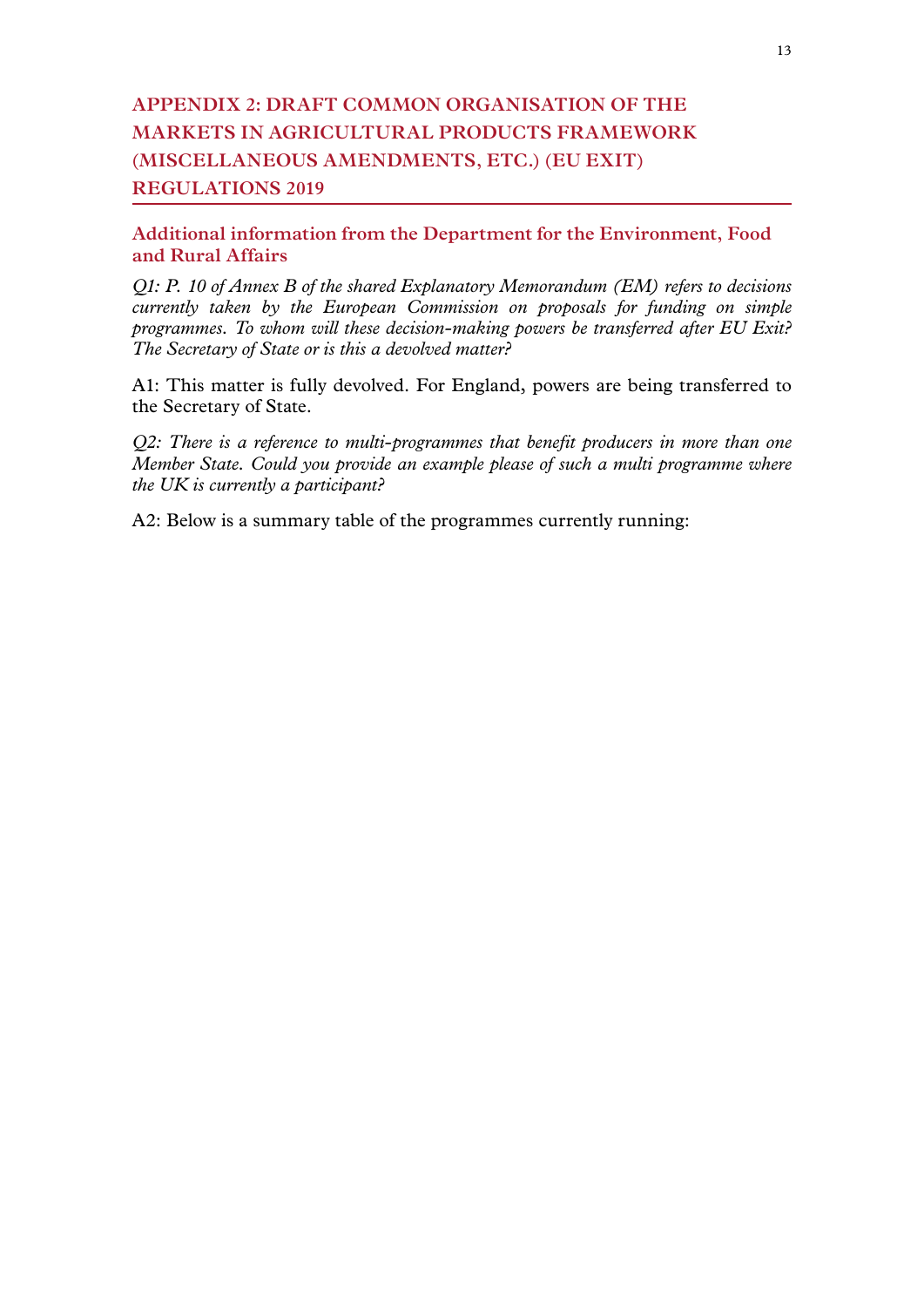| <b>Budget</b>      | which €7.3m<br>$\epsilon$ 10.4m of<br>in UK | which €9k in<br>€3.6m of<br><b>ZID</b>                                                         | which $64.7m$<br>$\epsilon$ 10m of<br>in UK                            | $\epsilon$ 2m of which<br>$E1.56m$ EU<br>funding                               | which $\epsilon$ 0.9m<br>EU funding<br>$\epsilon$ 1.1m of             |
|--------------------|---------------------------------------------|------------------------------------------------------------------------------------------------|------------------------------------------------------------------------|--------------------------------------------------------------------------------|-----------------------------------------------------------------------|
| Date<br>End        | 2020<br>Jan                                 | 2020                                                                                           | 2020                                                                   | 2020                                                                           | 2020                                                                  |
| Date               | 2017<br>Jan                                 | 2017                                                                                           | 2017                                                                   | 2017                                                                           | 2017                                                                  |
| Duration Start     | 3 years                                     | 3 years                                                                                        | 3 years                                                                | 3 years                                                                        | 3 years                                                               |
| Product(s)         | Organic                                     | Milk/Dairy                                                                                     | Sheep and<br>goat meat                                                 | Dairy                                                                          | Dairy                                                                 |
| Programme partners | Organics Trade Board and<br>(DK)<br>Denmark | Belgium/DK/France (FR)/<br>Dairy Council (NI) with<br>Republic of Ireland (IE)/<br>Netherlands | Horticulture Development<br>AHDB [Agriculture and<br>Board] with IE/FR | Dairy council (Northern<br>Ireland (NI))                                       | Dairy council (NI)                                                    |
| Programme Name     | Normalising organic choice                  | European Milk Forum<br>Climate                                                                 | EU lamb                                                                | Adding value with EU dairy<br>products FESEA [Far East<br>and South East Asia] | Simple   Adding value with EU dairy<br>products (ME [Middle<br>East]) |
| Type               | Multi                                       | Multi                                                                                          | Multi                                                                  | Simple                                                                         |                                                                       |

**Table 1**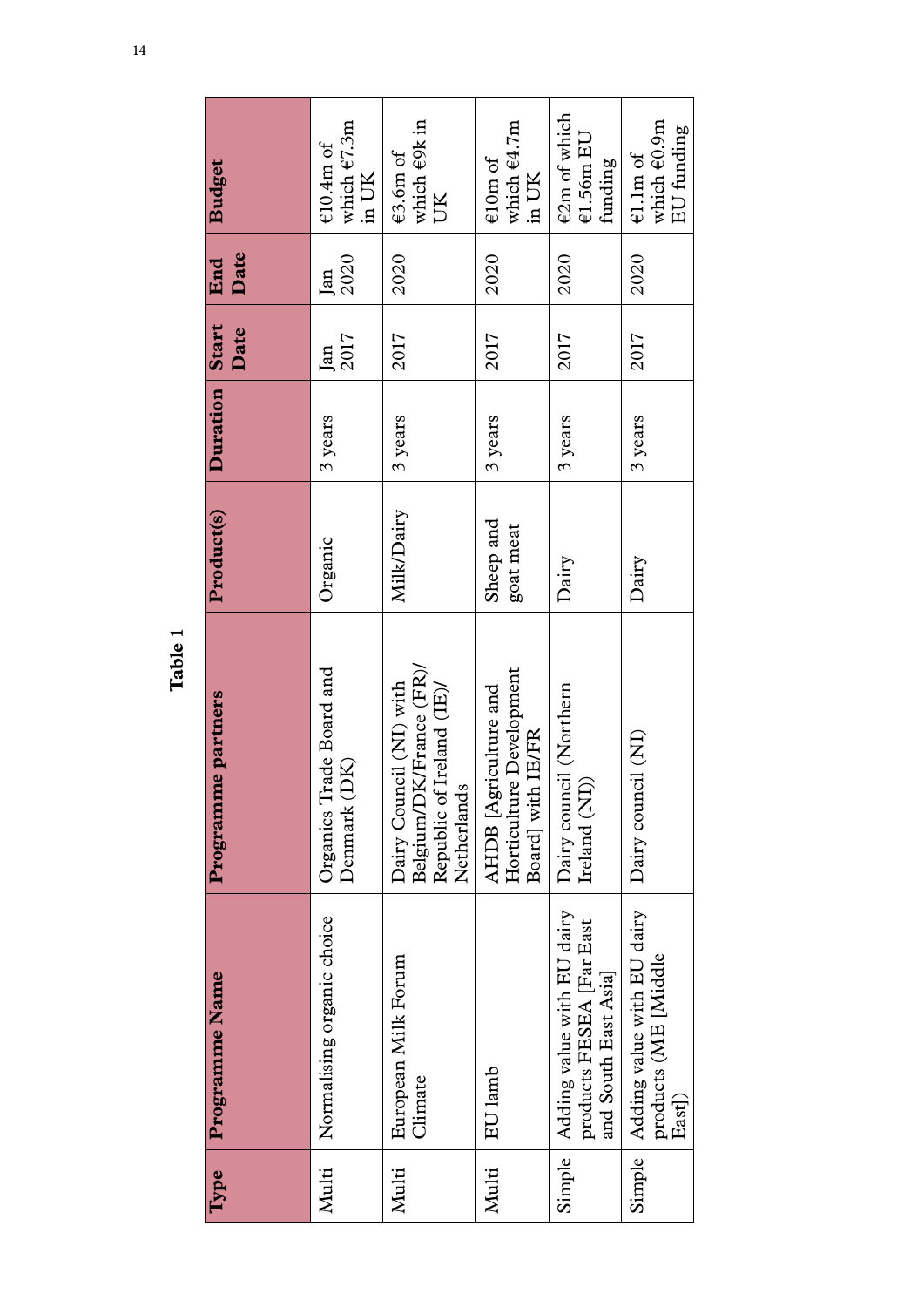*Q3: The EM says that the provisions on multi-programmes will not be retained. Does this mean that the UK elements of current multi-programmes will stop after EU exit? Or will the UK elements of these programmes continue with funding from the UK Government?*

A3: The UK will be unable to continue to participate in the multi programmes beyond the date of EU Exit in the case of no deal as participants must be a Member State or an EU organisation according to the promotion scheme legislation. It is our understanding that the European Commission will re-asses each multi programme involving the UK to determine whether it is able to continue once the UK has dropped out. For example, those programmes where the UK was a relatively minor participant that leave behind more than one other Member State are likely to continue. There is no funding from the UK Government for the continuation of existing multi programmes.

*Q4: If the Government does not provide funding for the continuation of these multiprogrammes, does that mean that, for example, the funding for the 'EU lamb programme' or the 'Normalising organic choice programme' would end in the UK after exit day, so these programmes would have to stop on exit day?*

A4: Yes. It is our understanding that the European Commission will reassess each multi programme that had the UK as a participant to determine whether it is able to continue once the UK has dropped out. For example, those programmes where the UK was a relatively minor participant and leave behind more than one other Member State are likely to continue.

#### *Q5: Does the end of the funding apply to a 'no deal' scenario only?*

A5: If there were to be an implementation period following EU Exit, the European Commission have informed Defra that the UK would continue to be treated as a Member State for the purposes of the Agri-Promotions Scheme. Any existing simple or multi programmes could continue without change until the end of the implementation period. During this time, proposing organisations from the UK may continue to apply for and where appropriate receive funding, with the caveat that any UK participants to multi programmes would need to drop out at the end of the implementation period. Programmes can run for up to 3 years so any such simple programmes accepted in 2019 and 2020 could run beyond the current Government guarantee. In the event of a 'no deal' scenario, UK participants will not be able to continue their participation in multi programmes.

*Q6: With these programmes, the UK appears to be a key beneficiary, so has the impact of this been assessed (e.g. on those organisations or businesses running these campaigns)? Have they been notified?* 

A6: The European Commission have made the multi-programme participants aware and we have further drawn attention to this messaging to make sure the stakeholders were informed. An impact assessment has not been conducted as the UK will not be able to participate in multi programmes after EU Exit and these programmes are entirely managed by the European Commission with no input from Defra or the RPA [Rural Payments Agency].

#### **1 March 2019**